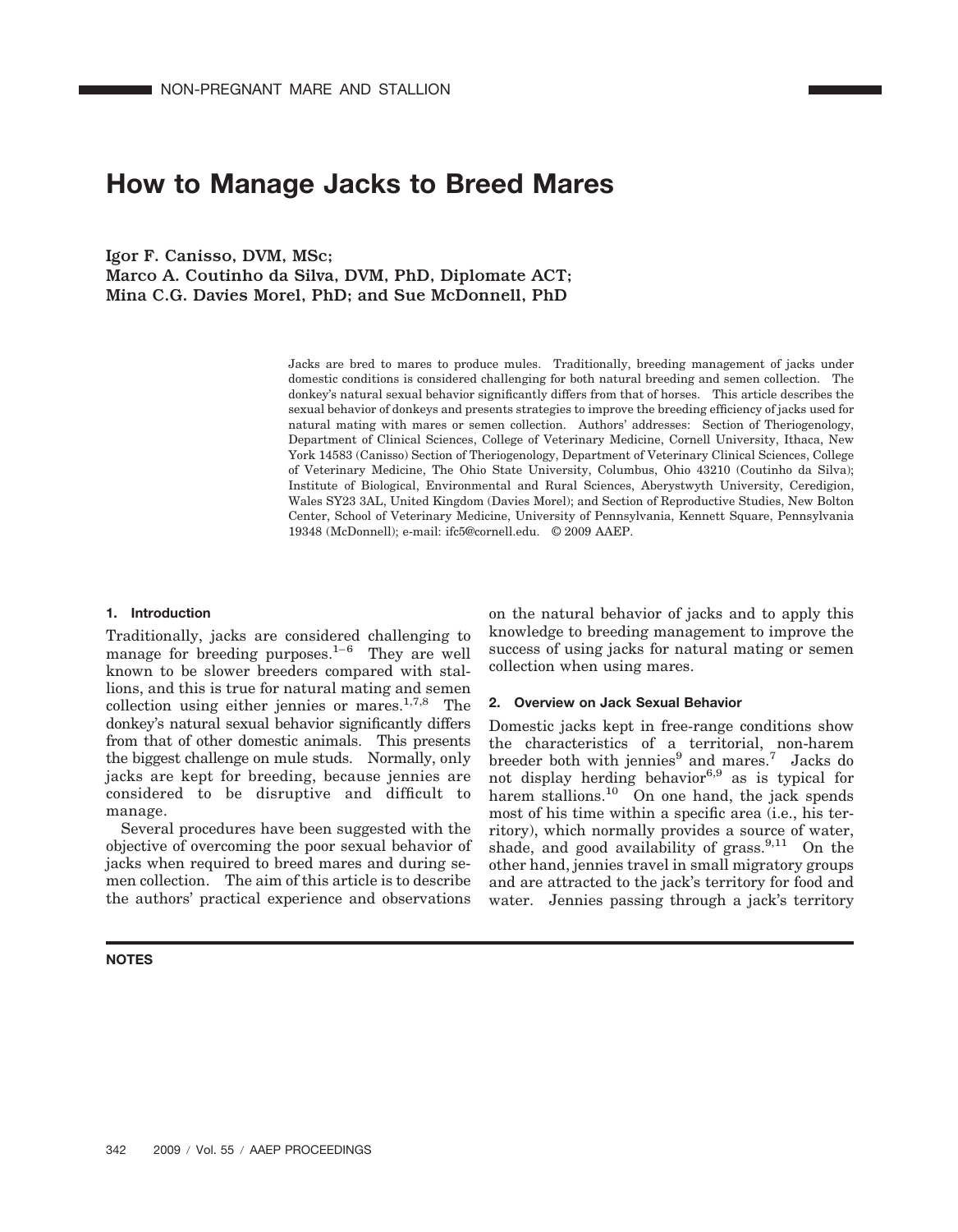

Fig. 1. A group of estrous jennies mounting one another in a sexually active group near a jack. The jenny being mounted is displaying estrous signs (clapping mouth) while a third female watches it (on the right). The male donkey to the left of the group appears disinterested. Photo by Sue M. McDonnell, 1998, Carlos Chagas, Minas Gerais, Brazil.

are available to him for breeding should they be in estrus.<sup>9,12</sup>

Sexual behavior of jennies varies considerably from that of mares. $13-15$  Estrous jennies congregate into sexually active groups that display heterosexual behavior (Fig. 1). Additional behaviors of estrus that are not seen in mares include mouth clapping and ears back toward the neck  $(Fig. 2)$ <sup>14,15</sup> These characteristics are important in attracting and arousing sexual response of the jack, and they are considered to be responsible for the relatively low efficiency of crossbreeding jacks with mares.1,7,12

In the presence of an estrous jenny, the jack's normal response typically includes loud vocalization, Flehmen response, and rolling in the soil that is often followed by mounting without erection; mounting, on average, is made at least one time per mating episode (Fig. 3).  $6,7,9,16$  During natural mating, the pre-copulatory sequence usually includes two phases. Initially, the jack approaches the jenny, where he teases and may mount without erection but then retreats.  $7,9,15$  Erection typically commences a few minutes after retreat while the jack seems disinterested by grazing and gazing around. Within another few minutes, the jack typically re-



Fig. 2. Classic signs of estrus in jennies when teased by a jack: A) posturing, urination and parting of vulvar lips with exposure of clitoris; B) clapping mouth and ears backwards. Photos by Igor F. Canisso, 2006, Equid Breeding Center, Federal University of Viçosa, Viçosa, Minas Gerais, Brazil.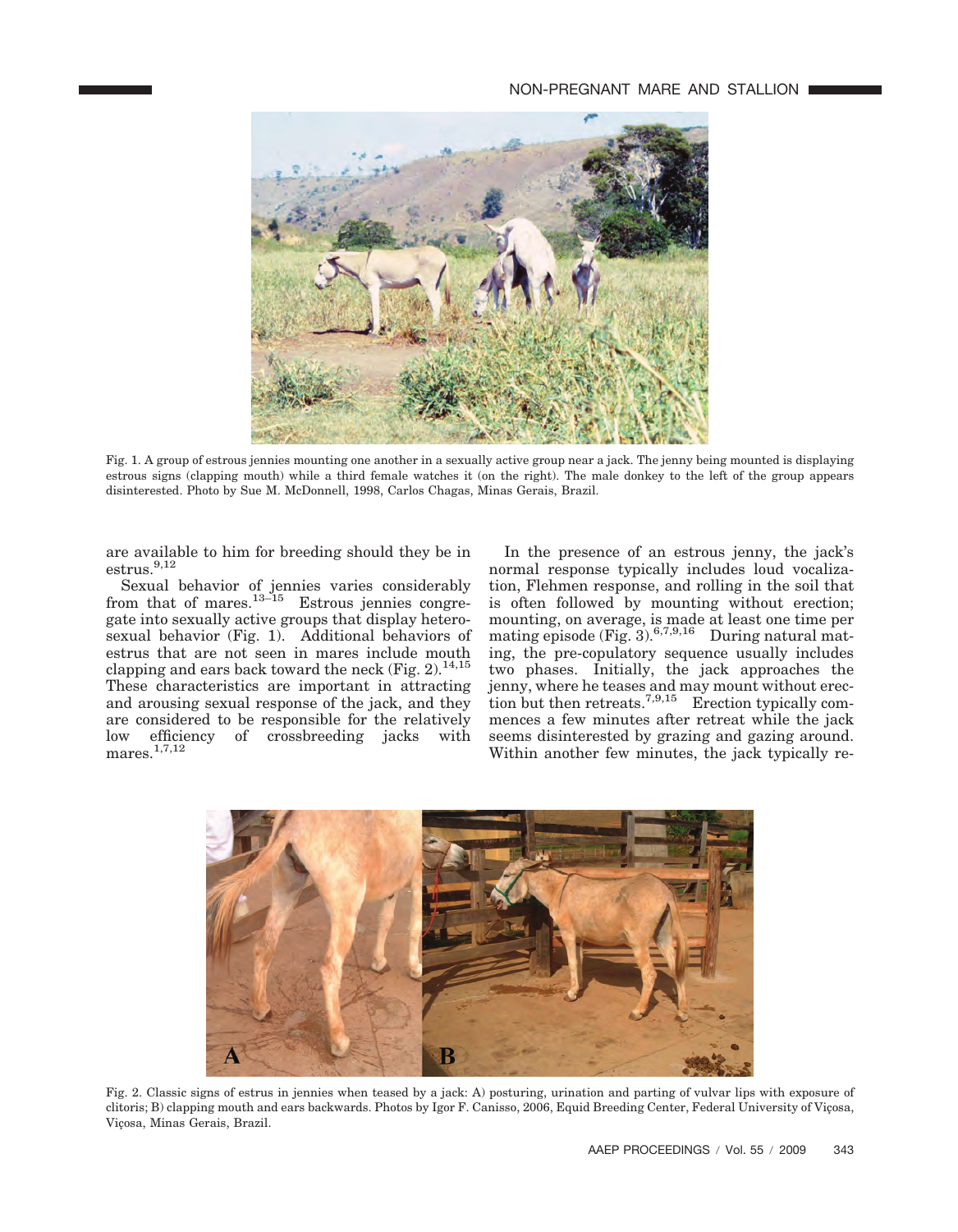

Fig. 3. Sexually active group of jennies pursuing donkey jack that is masturbating. Note open mouth and ears toward back signs of estrus on jenny to right of jack. Photo by Sue M. McDonnell, 1988, Carlos Chagas, Minas Gerais, Brazil.

turns to the jenny where teasing resumes, culminating in successful copulation. $9$  Young jacks are slower to breed<sup>2</sup> and usually perform more than twice as many mounts without erection than mature jacks.<sup>16</sup>

In addition, young jacks may display aggressive behavior toward the female, and this should be avoided by redirecting the jack's attention rather than with punishment that can be counterproductive. In most cases, this aggressive behavior typically diminishes as the jack's experience improves. In our experience, this behavior is usually related to the lack of coordination and confidence of the young and inexperienced jack.

The territorial nature of the jack is of particular importance when intensively managing jacks for breeding. For example, a shorter reaction time can be expected if breeding or semen collection is always performed in the same place, because this emulates the jack's natural territory. As a territorial animal, the donkey is easily distracted by potential threats or intruders to his environment, especially the sight or sound of another donkey, which triggers defensive behavior. Breeding is usually most efficient when the environment is quiet, ideally with the same familiar handlers, minimal traffic of animals, agricultural machines, etc., and especially, away from other donkeys.

In most mule farms, the predominant breeding system is in-hand mating, although artificial insemination (AI) is often used. Breeding mares is unnatural for the jack, and therefore, they usually require training.<sup>8,17</sup> However, under good management conditions, semen can be successfully collected from jacks using mares (Table 1). Studies conducted by Lodi et al.<sup>7</sup> on pasture breeding of mares by jacks reported a low breeding efficiency with -40% of estrous mares accepting the jack. It seemed that jacks were able to identify mares in estrus; however, the mare's reaction to the jack was minimal, resulting in only brief, less intense teasing interaction.

In a similar experience, one of the authors<sup>a</sup> managed five adult Pêga jacks (Brazilian donkeys) that had been previously conditioned to breed mares. The jacks were kept with a herd of 130 crossbreed Quarter Horse mares throughout the year in large paddocks (30 ha each). However, the foaling rate was only 15%. On clinical investigation, it was determined that the jacks had difficulty in mounting the mares because of the differences in height and the limited number of mares that accepted the jack's approach. Additionally, when a mare showed hostility toward the jack during his initial approach, despite being in estrus, the jack immediately lost

Table 1. Behavior Characteristics of Six Pêga Jacks (4-16 yr) During **Semen Collection Using a Mounting Mare in Estrus (n 180 Semen Collections)\***

| <b>Behavior Characteristics</b>    | Values (Mean $\pm$ SD) |
|------------------------------------|------------------------|
| Erection latency                   | $18.3 \pm 17.7$ min    |
| Latency from erection to insertion | $5.1 \pm 3.5$ s        |
| Copulation duration                | $25.4 \pm 7.7$ s       |
| Mounts without erection frequency  | $1.1 \pm 1.3$          |
| Flehmen response frequency         | $7.4 \pm 5.8$          |

\*Adapted from Canisso et al. (2008). Presented at the 5th International Symposium on Stallion Reproduction.

Erection latency, time in minutes spent between the first exposure of the jack to the mare until complete erection for the ejaculatory mount; latency from erection to insertion, time in seconds between complete erection and initial introduction of the penis into the artificial vagina (AV); if during the erection the jack did not mount the mare, the time was added into the erection latency and the timing for latency from erection to insertion; copulation duration, the time in seconds from introduction of the penis into the AV to dismount and retraction of the penis from the AV.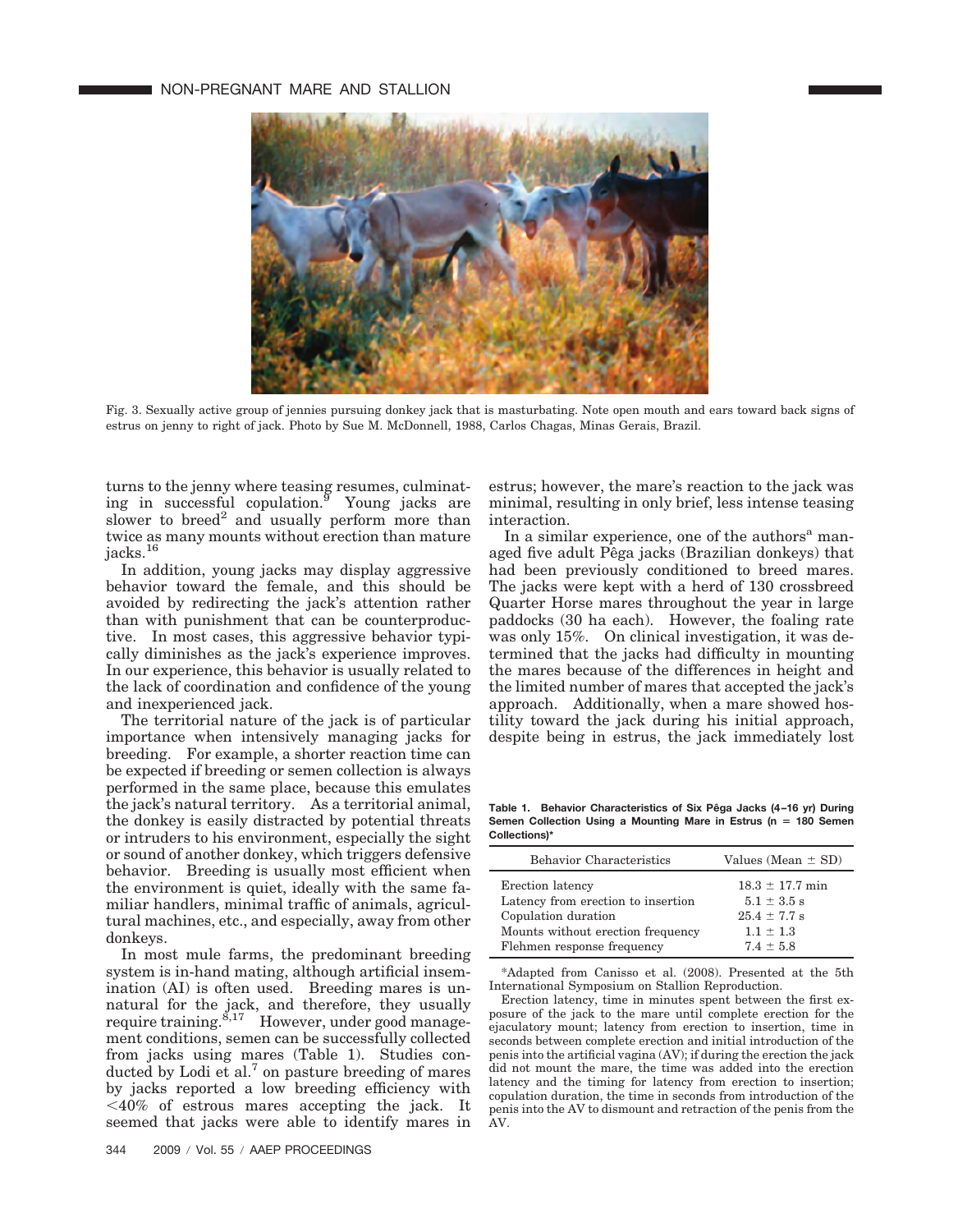

Fig. 4. Mare restrained in stocks for collection of jack semen. Note: A) Flooring of stocks was pitched to facilitate mounting by the jack. Floor was constructed below ground level (15 cm in the front and 25 cm in the back). B) To prevent lateral movement of the jack during semen collection, a pole (1.40 m height) was constructed approximately 30 cm behind the stocks. Photos by Igor F. Canisso, 2007, Guaraciaba, Taruma Mule & Donkeys Stud Farm, Minas Gerais, Brazil.

interest. It seems, therefore, that breeding mares in pasture is often unsuccessful, $\alpha$  even when using mating systems successful in breeding jennies.<sup>9</sup> To improve the breeding success, the following strategy was implemented: mares were teased by a stallion and if in estrus, were immediately bred in-hand to a jack at 3-day intervals while in estrus. Mares reluctant to accept the jack were restrained before breeding. Using this management scheme, foaling rates were increased to  $~165\%$ .

The jack's sexual behavior and breeding efficiency are affected by the environment and specific management practices. For example, sudden changes from cold, rainy, windy, hot, or sunny weather may have an apparent effect on the jack's sexual response. Similarly, handling activities such as hoof and mane trimming may negatively affect sexual interest. Occasionally, jacks can inexplicably develop a strong aversion to other jacks living within proximity despite only having visual but not physical contact. This evokes territorial defensive behavior and can result in aggression, stall walking, failure to eat, and other behavioral changes. In such cases, simply separating the jacks can restore normal behavior. Additionally, jacks may become inexplicably disinterested in breeding and semen collection despite previous success.<sup>1,3</sup> In most cases, the erratic behavior resulted from a clinical problem, subclinical disease, laminitis, or excessive confinement. Therefore, increased turn-out time and exercise typically seems to significantly improve libido.

## **3. Breeding Management of Jacks**

The authors have applied several strategies to improve efficiency of mating jacks to mares in attempts to imitate the natural sexual interaction between jacks and jennies. One such strategy allows the jack to initially tease a restrained estrus mare followed by mounting without erection. The jack is then taken away  $(4-6 \text{ m})$  but kept within view of the mare. After erection is achieved, the jack is allowed to breed the mare or semen is collected. If the jack does not achieve full erection within 10–15 min from the estrous female after the initial introduction, a second attempt is performed. If this fails, the jack is returned to his stall, and a new attempt is made later on that day or a subsequent day. In our experience, this system usually works well, because it mimics the behavior characteristic of normal courtship<sup>9,17</sup> and can be particularly helpful for young jacks. In addition, if jennies are available, they can be placed in an adjacent paddock to provide further visual stimulation for the jack (Fig. 4).

However, as discussed previously, most mule studs do not have jennies available, and mares must be used. This presents particular challenges, because mares only show mild estrus signs in the presence of a jack.<sup>17</sup> Thus, mare selection is important. Only mares that are in deep estrus, as determined by teasing with a stallion, should be used, and these mares must naturally show estrus well to jacks. If a suitable mare is not available, another mare should be used; alternatively, additional restraint using a twitch, hobbles, or stocks may be helpful.

A simple stocks that has been successfully used on Brazilian mule studs is constructed of wood or metal rails around a central pit.<sup>5</sup> The floor should be constructed at a lower level than the surrounding ground to compensate for differences in height of jacks and mares. Additionally, the stocks provide good stability for the jack, because the mare is restrained from excessive lateral sway as the jack mounts. The use of stocks also protects handlers from injuries. These stocks are suitable for in-hand natural mating and for semen collection (Fig. 5).

An interesting approach the authors have employed involves keeping a jack, a teaser stallion, and a mare within close proximity but separated by fences to avoid accidents (Fig. 6). The animals are held so as to allow the stallion to tease the mare conventionally head-to-head and allow the jack to be positioned near the mare's perineal area. The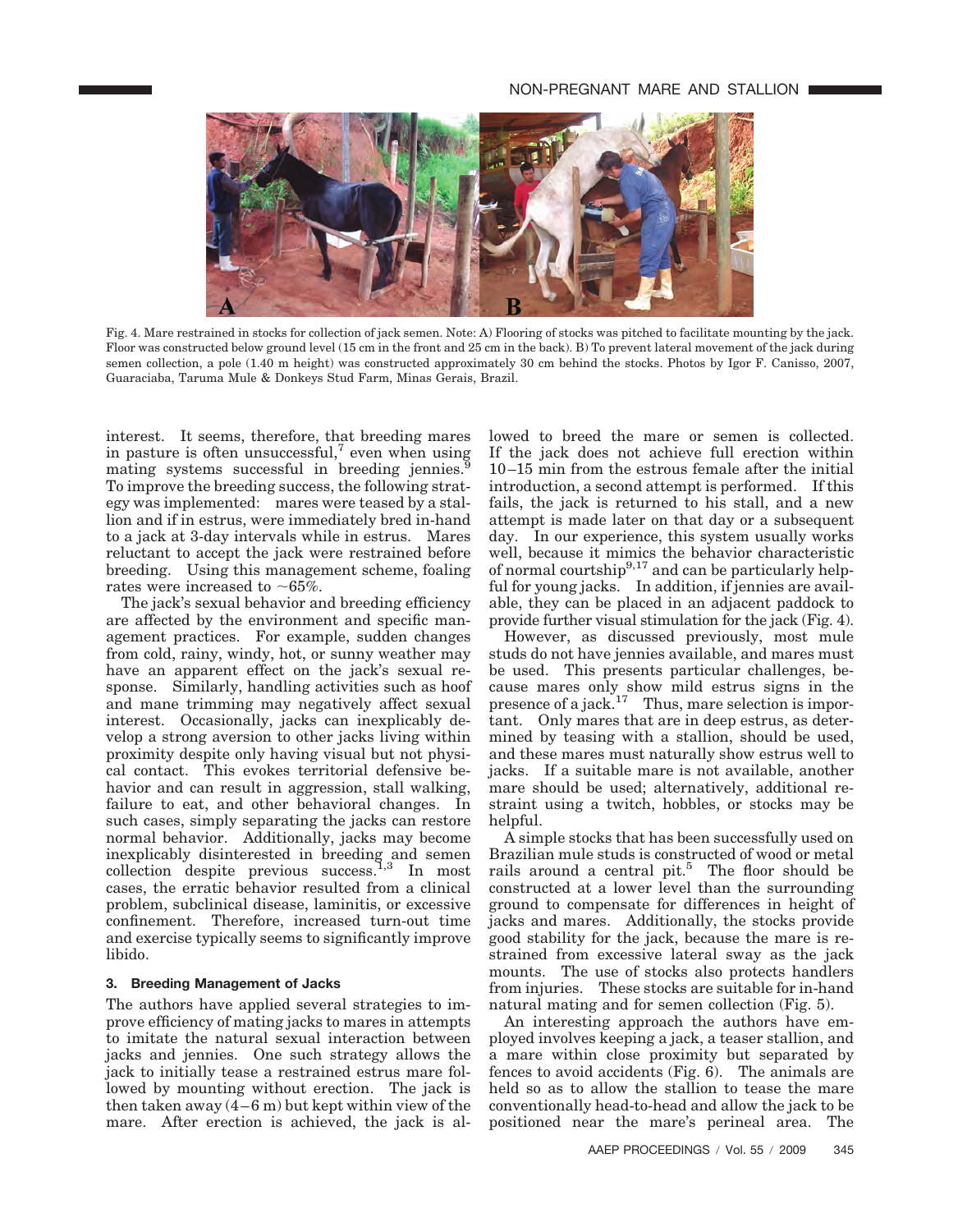## NON-PREGNANT MARE AND STALLION



Fig. 5. An illustration of a breeding system used for semen collection or for in-hand natural mating of donkeys. On the right is a restrained mare deep in estrus, in the center is the donkey presenting full erection, kept at a distance (4 – 6 meters) from and gazing at the estrus mare, in the background to the left are a two estrus jennies within visual contact of the jack so emulating the natural system and encouraging sexual behavior in the jack.

mare will show estrus signs to the stallion, and as a result, the jack becomes stimulated and keen to mount the mare. Normally, within a few seconds, the jack will exhibit Flehmen response and loud vocalization. This system results in a rapid interest in the mare in the attempts to mount regardless of whether or not the jack is conditioned to breeding mares or not. This procedure can be used not only to stimulate adult unconditioned jacks to breed mares but also young males during the learning process and jacks with low libido. Young jacks can also be stimulated by watching semen collection and natural service by other jacks, and the use of a teaser stallion to stimulate the mare to show estrous behavior as described previously has also been used successfully to encourage young jacks.

Although mares generally become increasingly accepting of jacks to which they have been bred, pasture or in-hand breeding of mules remains challenging. Thus, AI is often employed. Some practitioners use a dummy mount for semen collection, similar to that used with stallions, and mounting is encouraged by the close proximity of an estrous mare or jenny. In the authors' experience, this is a successful, although time-consuming process, because most jacks require up to 1 h per semen collection. An alternative reported by some practitioners is turning two or three jennies out together



Fig. 6. A drawing to illustrate a stimulatory breeding system which can be used in training to non-conditioned juvenile or elderly donkeys to mate with mares, or for adult donkeys with low libido that are required to breed mares. On the left is the donkey jack being trained which is allowed to approach the perineal area of the estrous mare which is in the center, restrained and held between a double fence. On the right is the teaser stallion which is used to tease the mare and encourage her to show the typical signs of estrus, this estrus behavior encourages sexual behavior in the jack.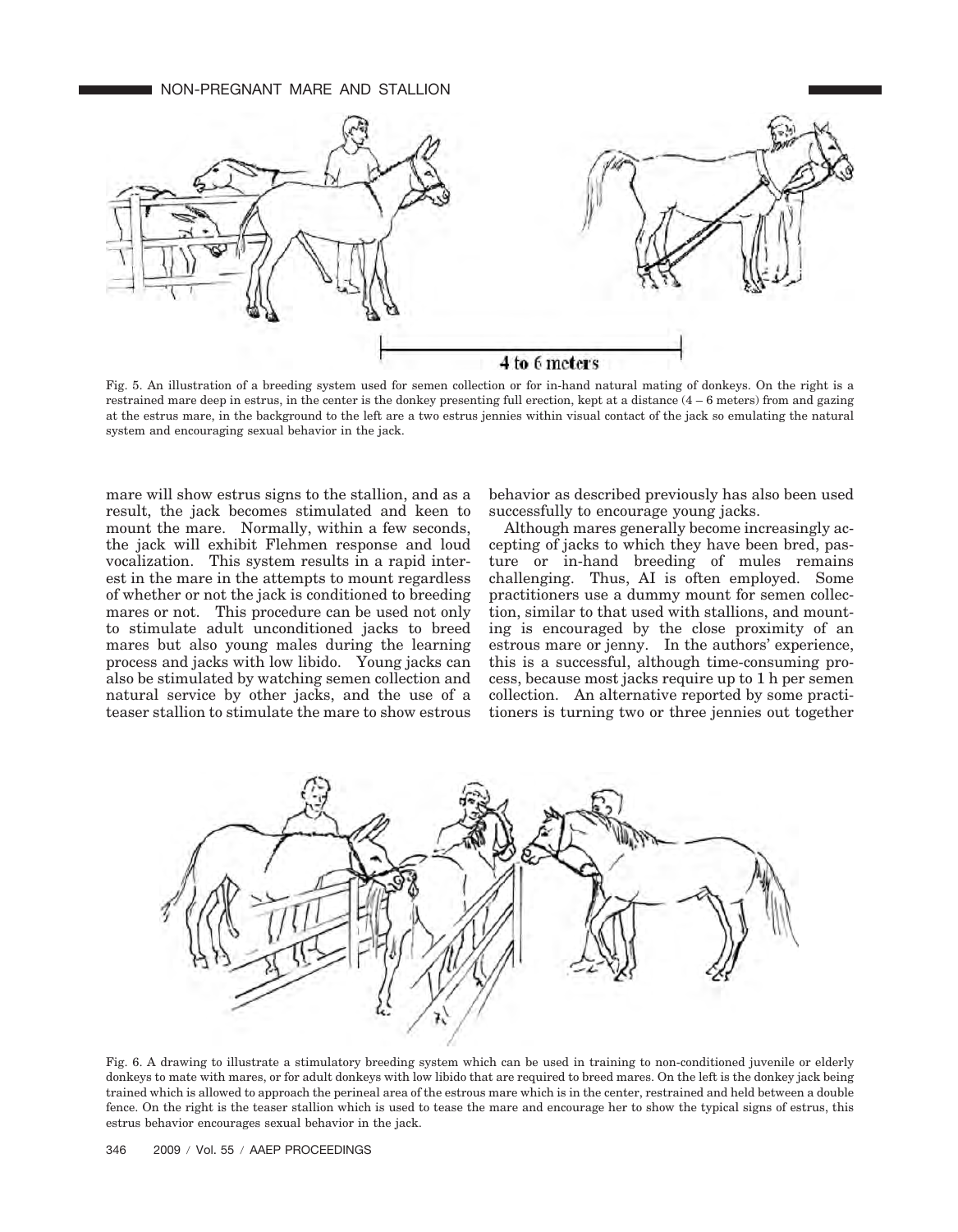

Fig. 7. A drawing to illustrate part of the typical donkey jack sexual behavior evident when a jack is turned out freely in a small paddock or a deep estrus mare (trained to mating with jacks) is inserted in the donkey's stall. Top diagram - the donkey, with full erection, approaching an estrus mare, that is presenting typical passive estrus behavior; Center - the jack donkey mounting the mare, cranial - caudal approach; Bottom - successful copulation.

into a paddock along with a jack. Semen is then collected by rapid intervention with an artificial vagina as soon as the jack mounts a jenny with an erection. Gastal et al.<sup>18</sup> reported a similar system where just one estrous jenny and one jack are turned out free in a small paddock  $(20 \text{ m}^2)$ . Alternatively, the mare can be placed inside the jack's stall where natural breeding or semen collection is performed (Fig. 7).

Another strategy used with reasonable success by mule breeders in Brazil is to keep jacks and fillies together from weaning to 2 yr of age. During this period, all physical, visual, and auditory contact with jennies is avoided. It seems that if jacks are

## NON-PREGNANT MARE AND STALLION

only bred with fillies from puberty onward, they become attracted and conditioned to mate mares. However, attention should be paid to managing young jacks, particularly in respect to controlling inter-male aggressive behavior; it is not uncommon and seems to depress libido.

In the authors' experience, jacks conditioned to breed mares can be successfully reconditioned to breed jennies when they reach mature age. Breeders in Brazil have reconditioned jacks to breed jennies as late as 10 yr of age. This reconditioning is not always successful, and some jacks show little interest or even violent rejection of jennies (Canisso I, unpublished observation).3 Reintroduction to jennies needs to be closely monitored, and sometimes, sedatives are advised to initially relax the jack in the presence of the jenny.

#### **4. Conclusion**

The natural sexual behavior of jacks and jennies is distinctive and different from that of mares and stallions. Knowledge of the natural courtship and mating behavior of donkeys is useful in implementing strategies to increase the efficiency of intensive in-hand breeding of donkeys. A significant number of jacks are used for mule production through natural service or AI in the absence of jennies. This presents additional challenges, largely because of the differences in sexual behavior of mares and jennies and also the differences in size. Strategies that emulate the jack's natural breeding environment and behavior can be employed to good effect with both young and mature jacks when used with specially designed stocks for mare restraint.

The authors are thankful to the following institutions and people: CNPq-Brazil; Equid Breeding Center, Animal Science Department, UFV-Vicosa-Brazil; Taruma Stud; Rio do Sangue Farm-MT-Brazil; the Journal Equine Veterinary Education; Professor Giovanni R. Carvalho (UFV); and the veterinarians Pedro G. Ker, Aline L. Rodrigues, and Thiago Castro Senna. Portions of this manuscript have been submitted for publication in *Equine Vet Edu*. Permission has been granted to reprint.

#### **References and Footnote**

- 1. Morais RN, Mucciolo RG, Vianna WG. Biologia reprodutiva de jumentos. I. Biometria testicular e comportamento sexual durante a colheita de semen. *Braz J Vet Res Ann Sc* 1993;30:47–50.
- 2. Gebers AM. Emissão diária de espermatozóides e algumas características reprodutivas de jumentos da raça Pêga. MSc Thesis. Viçosa: Universidade Federal de Viçosa, Brazil 1995.
- 3. Taylor TS, Mathews NS. Mammoth asses—selected behavioral considerations for the veterinarian. *Appl Anim Behav Sci* 1998;60:283–289.
- 4. Tibary A. Stallion reproductive behavior. In: Samper JC, Pycock J, McKinnon A, eds. *Current therapy in equine reproduction*, 1st ed. St. Louis, MO: Saunders-Elsevier, 2007; 174–184.
- 5. Canisso IF, Souza FA. Coleta de semen de jumentos utilizando—se eguas em estro como manequim. *Cienc Vet Tropic* 2009(in press).